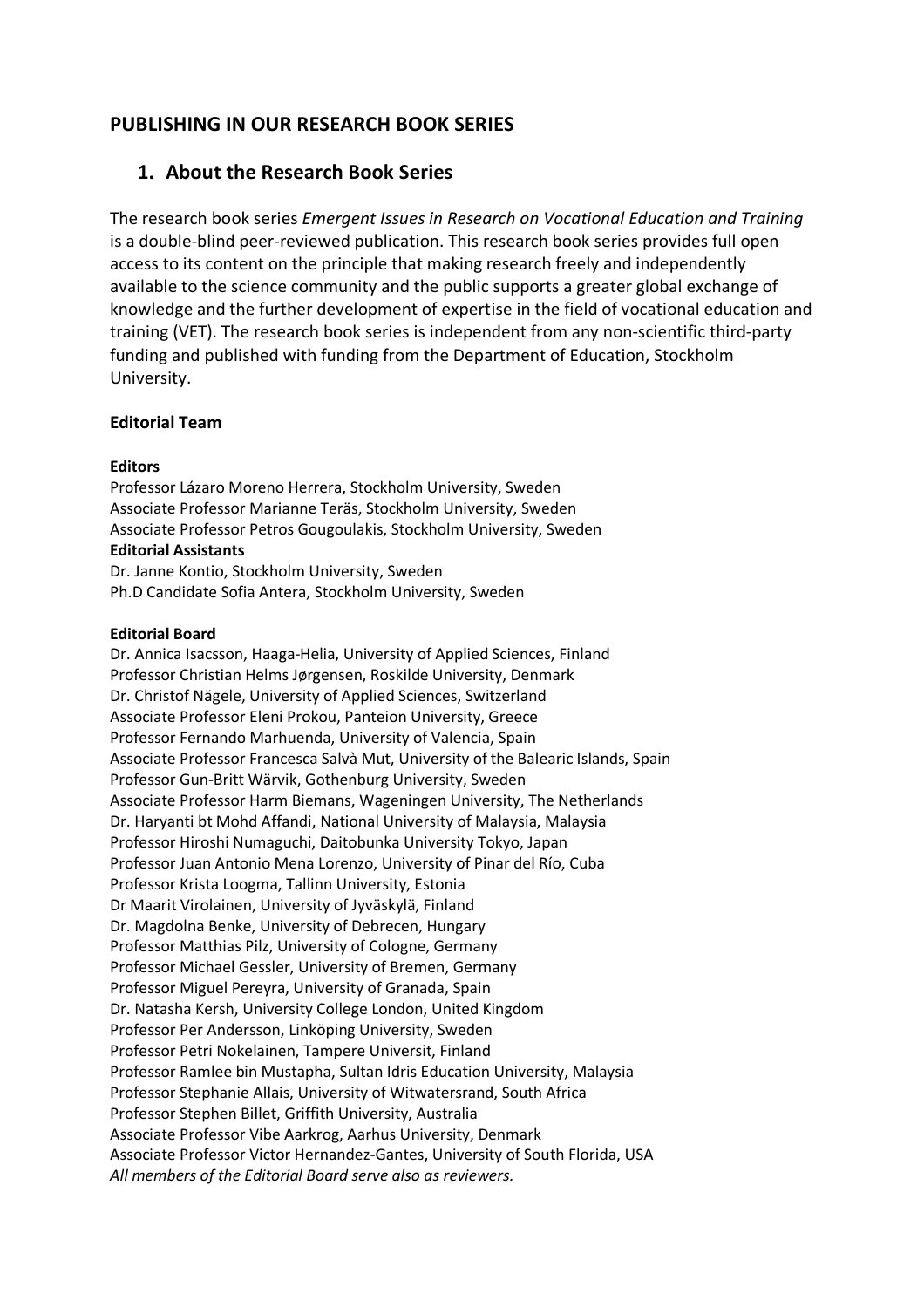## **Publisher**

The research book series *Emergent Issues in Research on Vocational Education and Training* is published by the research group Vocational Education & Training (VET), at Stockholm University in cooperation with the *European Research Network in Vocational Education and Training* (VETNET) (umbrella organization: EERA European Educational Research Association).

## **Scope**

*Emergent Issues in Research on Vocational Education and Training* covers all topics of VETrelated research from pre-vocational education (PVE), initial vocational education and training (IVET), professional education and training (PET) and continuing vocational education and training (CVET). Some themes within these areas are as follows:

- Comparison of VET cultures and governance of VET systems
- Qualifications frameworks, competence-based education and training, and competence assessment
- Work-based learning, skills matching and apprenticeship
- Teachers' and trainers' professional development
- VET careers, school-to-work transitions, vocational guidance and counseling
- Green skills, green jobs, greening TVET and sustainable development
- Social issues in VET and social impact of VET
- Transversal skills and transferable skills
- Pedagogic and didactics in VET
- Digitalisation of work and learning, industry 4.0 and industrial internet of things
- Permeability of the education system, hybrid qualifications & dual studies
- History of VET

## **Free and invited submission**

• Free chapter submission: *Emergent Issues in Research on Vocational Education and Training* accepts literature reviews, empirical studies, theoretical chapters, methodological chapters and case studies. A chapter should be about 6.000 to 8.000 words in length. Manuscript submissions are welcome following calls 'deadlines. See guidelines for authors in a separated section.

## **Publication costs**

Publishing in *Emergent Issues in Research on Vocational Education and Training* requires no chapter processing charges (APC) or other publication fees (e.g. chapter submission charges). Publishing is free of costs.

## **Publication frequency**

• One or two volumes per year. Authors receive a printed copy. Print on demand available.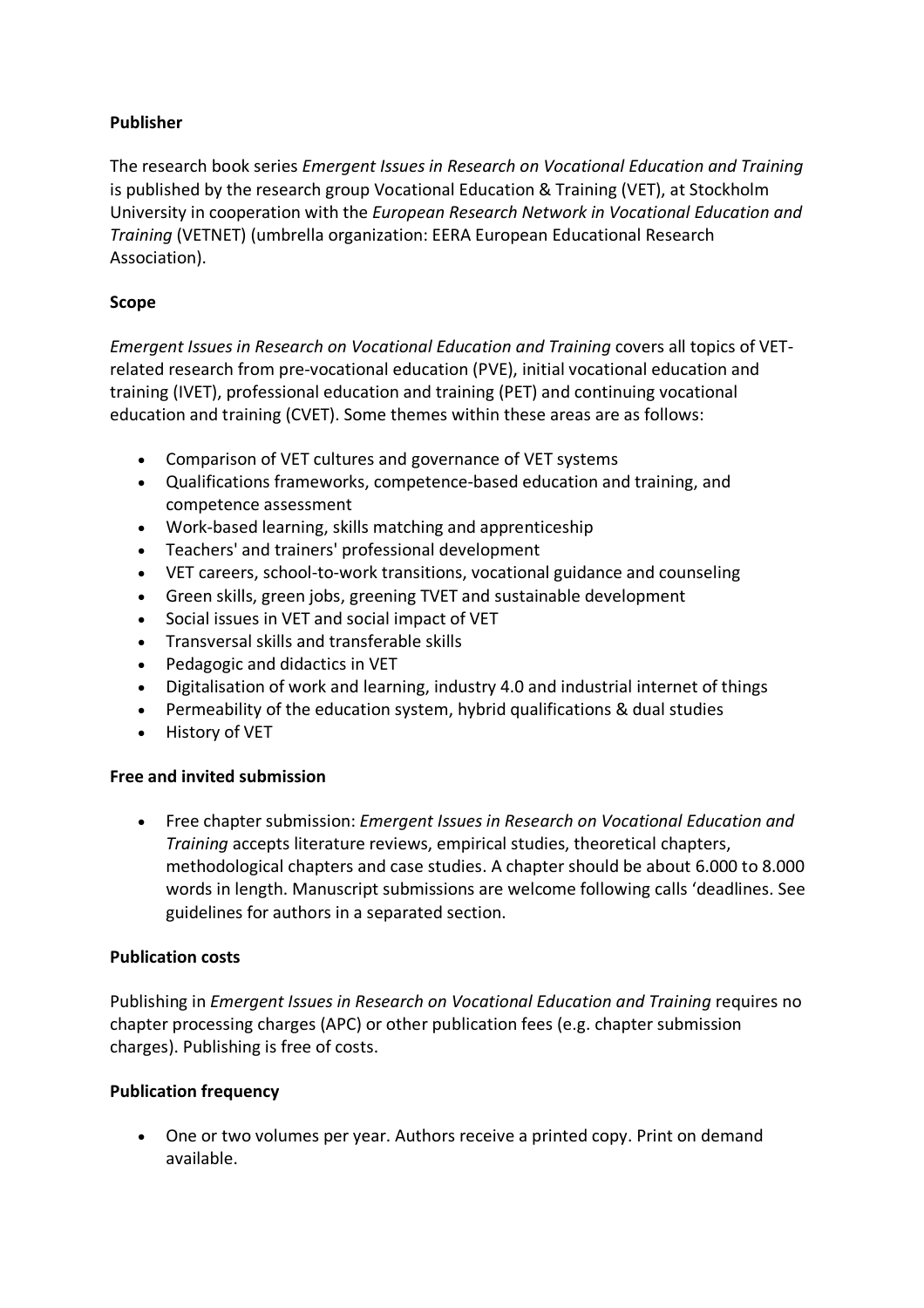## **Why considering** *Emergent Issues in Research on Vocational Education and Training* **as a venue for your work?**

- The research book series is connected to an international community of researchers and it is therefore highly appreciated within the international research community.
- The research book series is fully open access. Publication is 100 % free of costs (also no hidden costs).
- Authors retain copyright.
- Chapters undergo a rigorous double-blind peer-review.
- The book series is open for all authors worldwide. We are an open community of researchers.
- We use the LOCKSS system (Lot of Copies Keep Stuff Save), developed at Stanford University Libraries, and DOIs (digital object identifier, provided by Crossref) for each chapter to maintain permanent access to your work.

# **2. Review Process and Criteria**

## **A-Pre-Submission**

Potential contributors should first submit an abstract that is reviewed by the editorial board as first acceptance step before submission of full contributions. Send you proposal via Email: vetbookseries@edu.su.se

## **B-Submission**

The submission criteria are as follows:

- The submission has not been previously published, nor is it under simultaneous consideration by another book series.
- The abstract contains (a) context/purpose, (b) approach/methods, (c) findings/results and (d) conclusion/key message.
- The instructions in the Guidelines for Authors have been followed.
- Citations and references are in APA style (American Psychological Association referencing style)
- The author's(s') name(s) have been deleted from the text and do not appear in the file properties, to ensure a blind peer-review.
- The submission file is in Microsoft Word format.

# **C-Integrity and originality check**

Each submitted chapter undergoes first an academic integrity and originality check. For example PlagScan.

The extent to which a submission matches already published sources is indicated via percentages. The percentage is calculated by PlagScan. The decision after the integrity check is based on the following specific limits:

• 5% - 10% match: manuscript will be sent back to the author to revise the manuscript.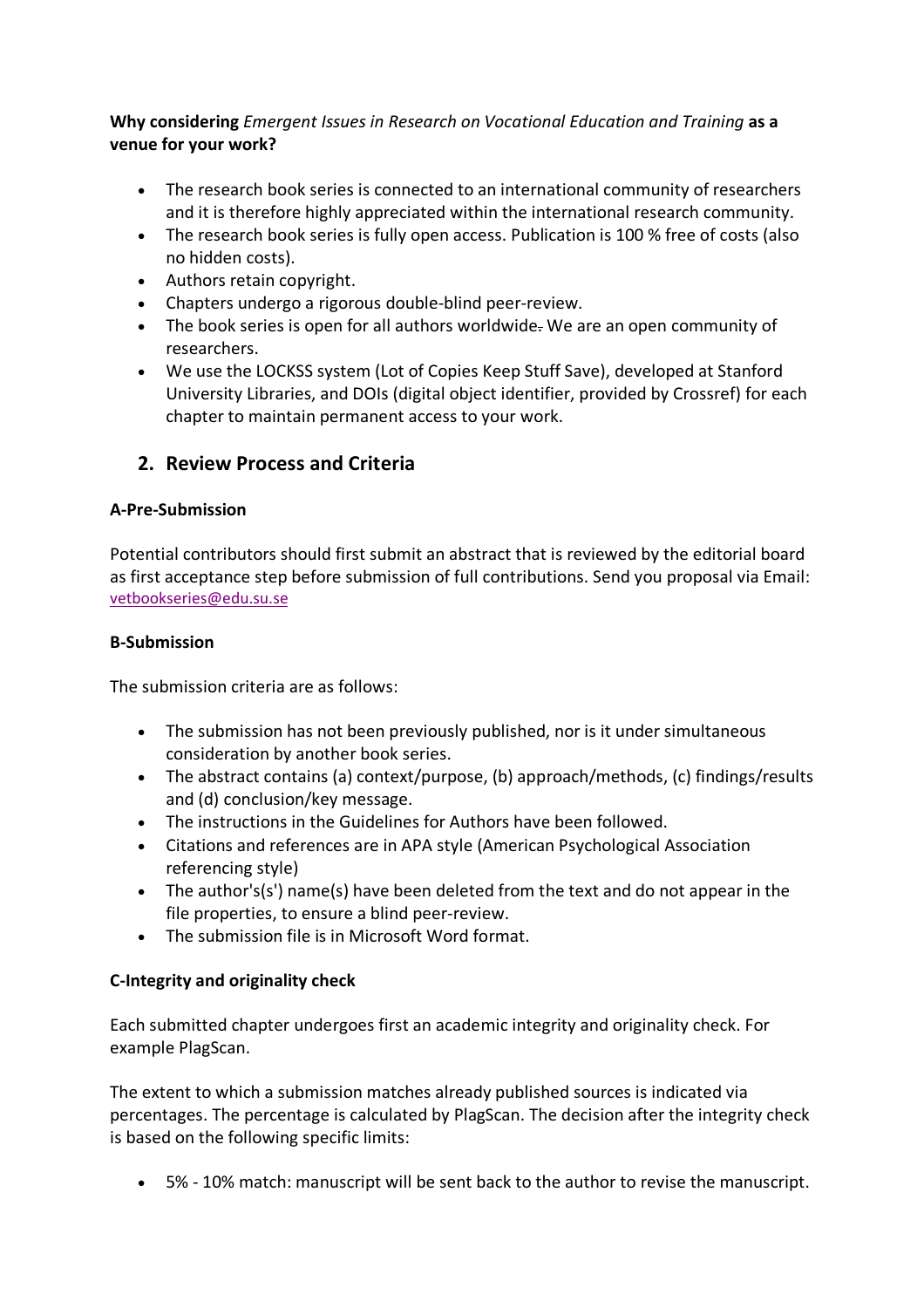• > 10% match: manuscript will be rejected.

#### **D-Initial screening**

Each submitted chapter undergoes after the integrity check an initial screening by the editors. Screening criteria are as follows:

- Chapter is within the scope of the research book series
- Author has ensured the integrity of a blind review
- Theory, methods and results are ready for the blind review
- The book series guidelines were followed (e.g. compliance with APA Style, 7th Edition)
- The chapter is suitable to address an international audience (e.g. grammar, style/clarity)

Chapters that do not meet these requirements are rejected after screening.

#### **E-Double blind peer-review**

Anonymized papers suitable for review are forwarded from the editorial office to at least two *external* reviewers. Review criteria are as follows:

- Ethics: The author has met research and publication ethics requirements.
- Relevance: The chapter is within the scope of the research book series.
- Framework: The theoretical/conceptual/empirical framework is clearly presented and explained.
- Problem statement: The problem statement is clearly presented and explained.
- Research questions: The research questions are clearly presented and explained.
- Research methods: The research methods are appropriate and clearly presented.
- Results/findings/conclusions: The results/findings/conclusions are adequately and clearly presented and discussed.

The reviewers recommend with an overall rating:

- Accept
- Minor revisions needed (neither accept nor reject)
- Major revisions needed (neither accept nor reject)
- Reject

## **F-Final Decision**

A third reviewer will be involved if the recommendations of the first two reviews are contradictory. The final decision is made by the editors.

# **3. Guidelines for Authors**

*Chapters that do not comply with these guidelines cannot be accepted for review.*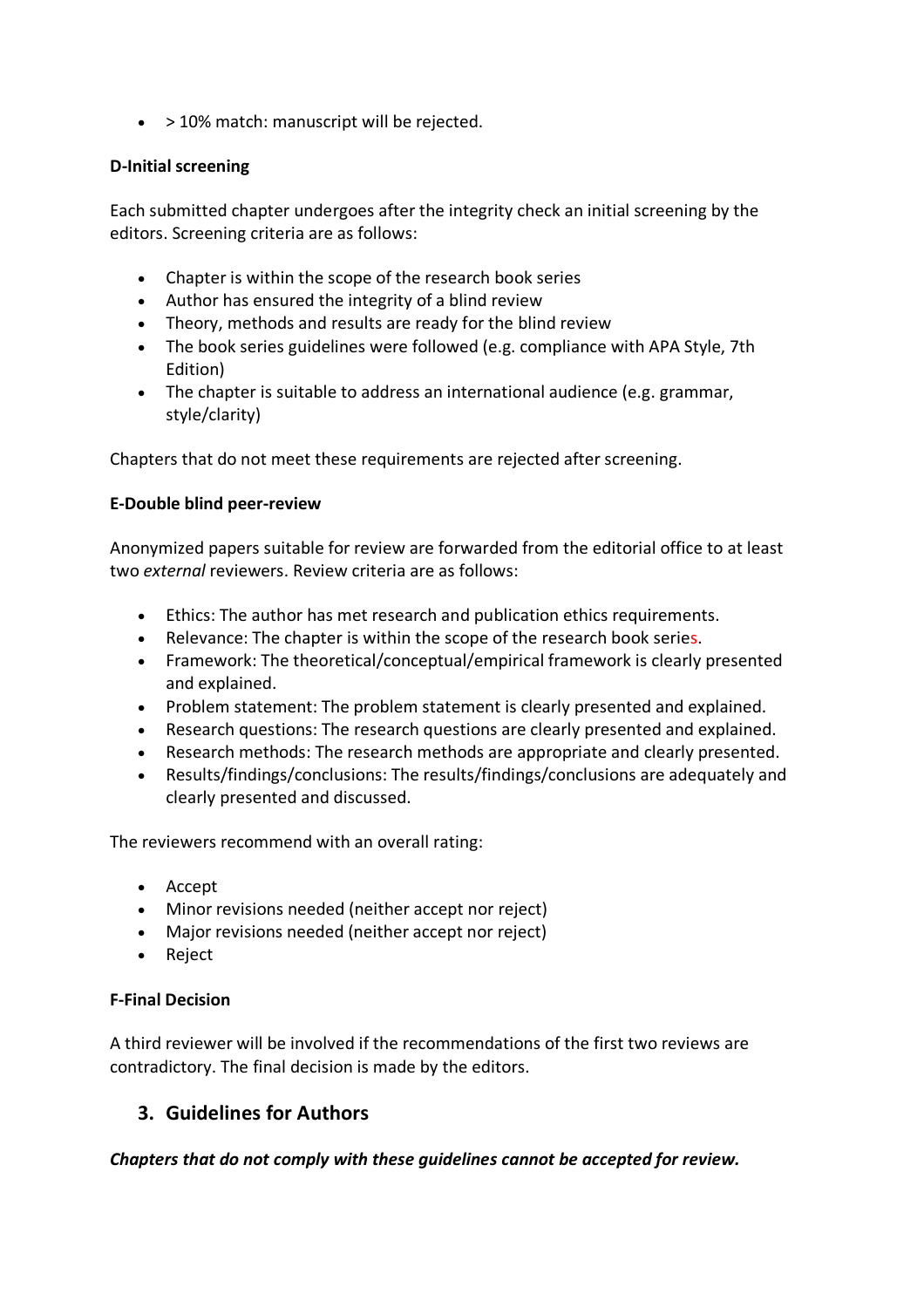#### **Two chapter versions**

Please note that *two chapter versions* have to be submitted:

- The *first version* has to ensure a blind peer review, this means: (1) The author(s) name(s) must not appear in the whole chapter including references. We suggest to replace the names by "author". (2) The address and biographical notes must be erased.
- The *second version* has to be complete with all names appearing in the text and references. Please attach the second version as a supplementary file in the submission process named "non-blind version". The non-blind version should include *an additional title page*. The title page should include besides the title, (1) the name(s) of the author(s), (2) the E-mail address(es), mailing address(es) and affiliation(s), (3) a brief professional biography of not more than 100 words for each named author, (4) indication of the corresponding author.
- Additionally, all figures (charts, diagrams, line drawings, photographic images, etc.) should be submitted as supplementary files with at least *300 dpi* (therefore additional to the embedded figures in the submitted versions).

#### **Ensure a blind review**

To ensure the integrity of the blind peer-review for submission to this book series book series *Emergent Issues in Research on Vocational Education and Training*, every effort should be made to prevent the identities of the authors and reviewers from being known to each other. This involves the authors, editors, and reviewers (who upload documents as part of their review) checking to see if the following steps have been taken with regard to the text and the file properties:

The authors of the document have deleted their names from the text, using "Author" and year used in the references and footnotes, instead of the author's name, chapter title, etc. In case of several authors, please make sure that no author can be identified during the blind review process.

With Microsoft Office documents, author identification should also be removed from the properties for the file (see under File in Word), by clicking on the following, beginning with File on the main menu of the Microsoft application: File > Save As > Tools (or Options with a Mac) > Security > Remove personal information from file properties on save > Save.

## **Requirements**

General requirements

- *Language:* Chapters which are not in proper English will not be accepted and the chapter will not be forwarded to the reviewers. If English is not your native language, we recommend a professional proofreading prior submission.
- APA, 7th Edition: In-text citations and references have to be in APA style, 7th Edition.
- *Lengths:* A chapter should be about 6.000 to 8.000 words in length.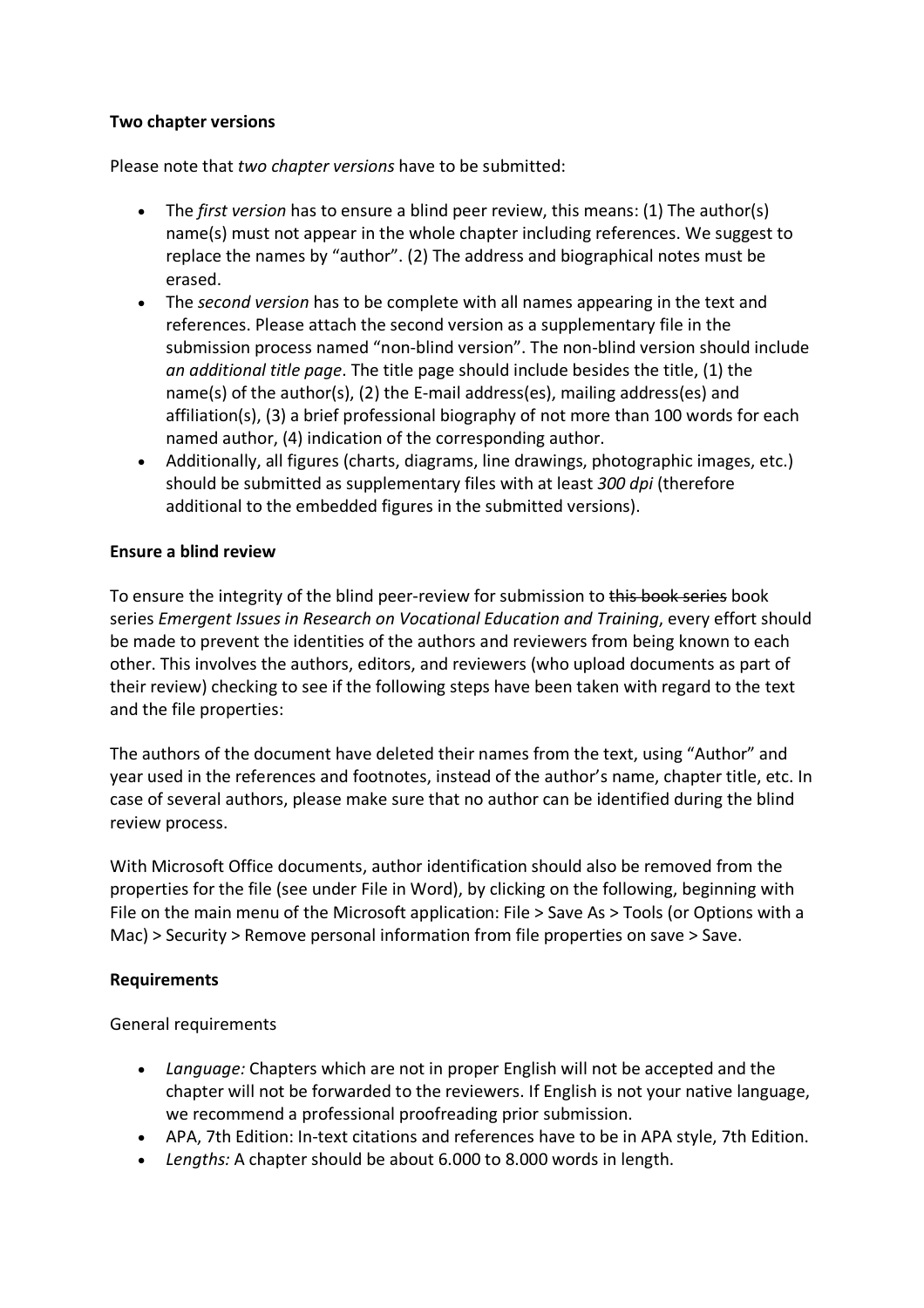• *Format:* The Chapter has to be submitted in Word format. Use a normal font (e.g., 11-point Times Roman).

Chapter-specific requirements

- *Title:* Please select an informative and *specific* title. In an international context, this usually means that the wider research context (region(s), country(ies)) should be mentioned.
- *Abstract:* An abstract should comprise 300-400 words. Important: The abstract has to be structured in four parts: (1) "context" or "purpose", (2) "approach" or "methods", (3) "findings" or "results", (4) "conclusion" or "key message".
- *Keywords:* Please choose and name 3–5 keywords. Carefully selecting the most appropriate keywords will enhance the ability of others to find your chapters. Please use keywords from A guide to VOCEDplus subjects and keywords
- *Headings:* The maximum number of levels is three.
- *Figures and Tables:* (1) All Figures have to be of high quality (> 300 dpi), legible and numbered consecutively. (2) All illustrations, figures, and tables should be placed within the text at the appropriate points. (2) All illustrations, figures, and tables should be numbered and should have a title. (3) The title of a table should be **above** the table and the title of a figure should be **below** the figure. (4) All illustrations, figures, and tables should be **cited** in the text and should be explained. (5) References should be put in the legend.
- *Abbreviations:* If you use abbreviations, please define them. If the abbreviation is the name of an organisation, it should be written in full once.
- *Footnotes and acknowledgements:* You can use footnotes (but no endnotes) for additional information but not for the citation of a reference or for bibliographic details of a reference. A footnote should not contain figures or tables. Acknowledgments of grants, funds, etc. should be mentioned in a footnote at the beginning of your chapter.
- *References:* The Heading "References" is an unnumbered "Heading 1".

## **Submission**

Send you proposal via Email: vetbookseries@edu.su.se

## **Submissions**

Submission Preparation Checklist

As part of the submission process, authors are required to check off their submission's compliance with all of the following items, and submissions may be returned to authors that do not adhere to these guidelines.

- The submission has not been previously published, nor is it under simultaneous consideration by another book series.
- The authors' names have been deleted from the text and do not appear in the file properties to ensure a blind peer-review.
- Abstract is structured in four parts comprising 300-400 words: context (alternative term: purpose)